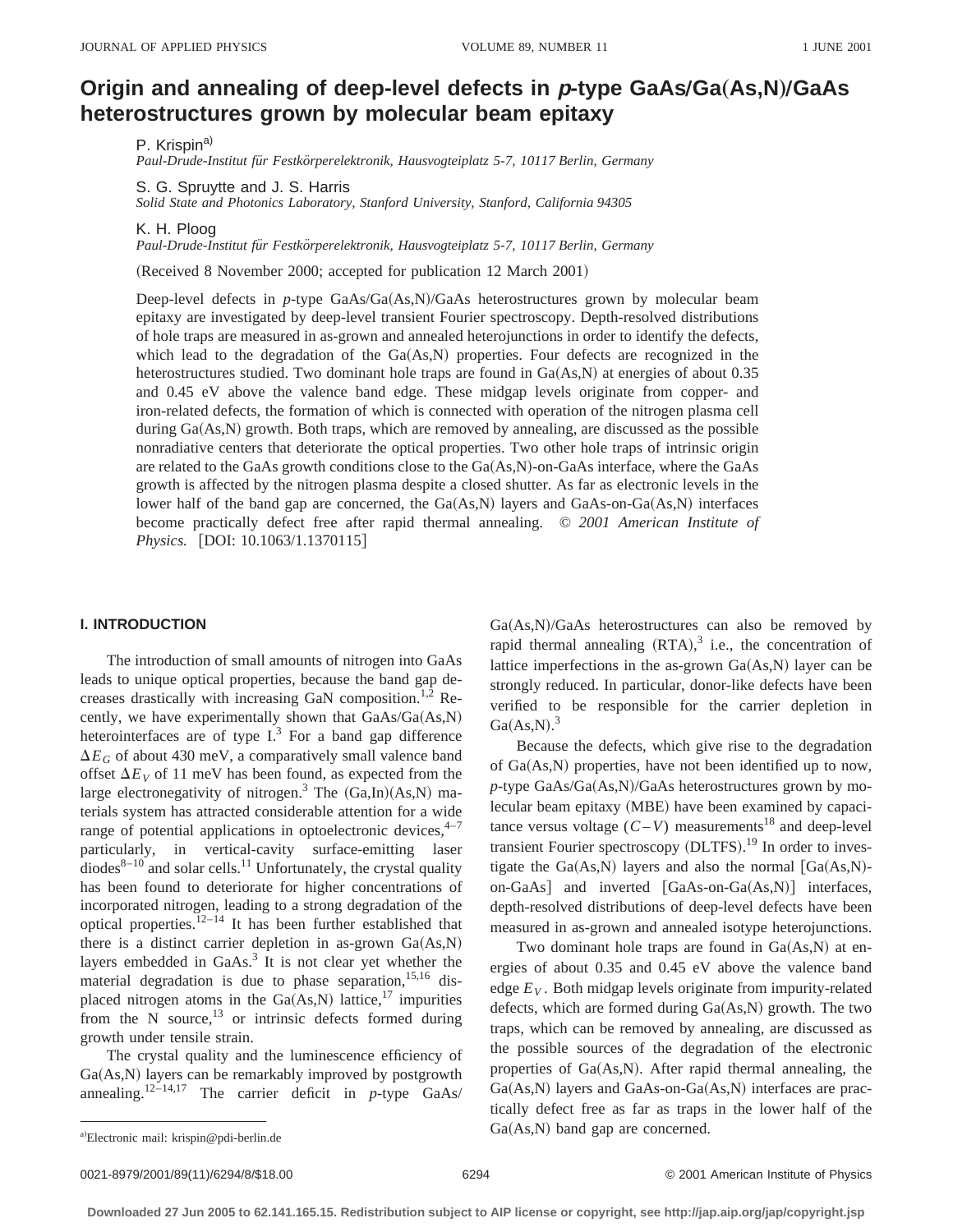

FIG. 1. Typical depth profile of nitrogen measured by SIMS for as-grown sample No. 1. The rf plasma ignition point is indicated by the arrow. The operation of the N cell and the position of the N shutter are sketched for the different regions.

### **II. EXPERIMENTAL DETAILS**

### **A. Samples**

The  $GaAs/Ga(As,N)/GaAs$  heterostructures investigated were grown by elemental source MBE on  $p^+$ -type GaAs(001) substrates. Dimeric arsenic and atomic nitrogen were provided by a thermal cracker and a radio frequency  $(rf)$  nitrogen plasma cell, respectively. Details of the growth are published elsewhere.<sup>17</sup> The layer structure consisted of about 1  $\mu$ m Be-doped GaAs grown at 620 °C, the Ga(As,N) layer grown at 500 °C, and approximately 200 nm Be-doped GaAs grown at  $620^{\circ}$ C on top. Changes in the growth temperature took 2 min and were performed during GaAs growth. The GaAs regions grown during this gradual temperature change were about 15 nm thick. The GaN mole fraction of the  $Ga(As,N)$  layer was 3% as determined from high resolution x-ray diffraction (HRXRD) measurements and calibrated secondary ion mass spectrometry (SIMS). We observed no strain relaxation which was checked by HRXRD. In this article, two samples with unintentionally  $(No. 1)$  and Be-doped  $(No. 2)$  Ga $(As,N)$  were investigated.

RTA was performed *ex situ* for 60 s at 760 °C under  $N_2$ atmosphere using a GaAs wafer in close proximity to the investigated heterostructures. It is known that the photoluminescence intensity of  $Ga(As,N)$  can be strongly enhanced under these annealing conditions.<sup>14,17</sup>

For the layer sequence with unintentionally doped  $Ga(As,N)$  (sample No. 1), a typical SIMS depth profile of the nitrogen concentration is plotted in Fig. 1. The two interfaces between GaAs and  $Ga(As,N)$  at about 200 and 250 nm are well defined. The strong change in the N concentration at about 305 nm is associated with the ignition of the rf plasma and shows that a certain N flux bypasses the closed shutter of the N cells. The GaN mole fraction in the 50 nm thick GaAs layer grown before  $Ga(As,N)$  is estimated to be less than  $0.2\%$ . The metal–semiconductor  $(MS)$  contacts for the electrical measurements were formed by vacuum-deposited Ti/Au dots on the GaAs top layer. Ohmic contacts were realized with Au/Be on the  $p^+$  -type GaAs substrate.

# **B. C –V method**

Capacitance and ac conductance were measured with a  $HP$  admittance meter  $(4275A)$ . The loss factor was kept below 0.1. The depth profile of the apparent hole concentration  $N_{C-V}$  was measured using the conventional  $C-V$  method.<sup>18</sup> The concentration  $N_{C-V}$  was obtained from the expression

$$
N_{C-V}(W) = \frac{2}{A^2 q \varepsilon \varepsilon_0} \left[ \frac{d}{dV} \left( \frac{1}{C^2} \right) \right]^{-1},\tag{1}
$$

where *W* denotes the thickness of the space-charge layer below the MS contact, *A* the contact area, *q* the elementary charge, and  $\varepsilon \varepsilon_0$  the dielectric constant. In general,  $N_{C-V}$  is equal to the free hole density *p* at the edge of the space charge layer.18 The depth *W* was calculated from the depletion capacitance *C* using  $W(V) = \varepsilon \varepsilon_0 A/C(V)$ . By changing a dc bias in the reverse direction, the edge of the spacecharge layer below the contact could be shifted across the  $Ga(As,N)$  layer. The hole concentration of GaAs measured by the  $C-V$  method was about  $3 \times 10^{16}$  cm<sup>-3</sup>. The hole density in the Ga(As,N) layers was obtained from the  $C-V$ depth profiles by simulations based on self-consistent solutions of the Poisson equation (see Ref. 3).

For nondegenerate semiconductor structures, the spatial resolution of the carrier density versus depth profile is limited by the Debye screening length  $L_D = \sqrt{\varepsilon \varepsilon_0 k T / p q^2}$ , where *k* denotes the Boltzmann constant and *T* the temperature. For a hole density *p* of  $3 \times 10^{16}$  cm<sup>-3</sup>, the  $L<sub>D</sub>$  values are about 13 and 25 nm at 80 and 300 K, respectively.

#### **C. Deep-level transient Fourier spectroscopy**

Deep-level spectra were measured with a computercontrolled BioRad DLTFS system (DL8000). In temperature scans, the capacitance–time transients were digitized, and the discrete Fourier coefficients were calculated at each temperature by numerical Fourier transformation.<sup>19</sup> For this article, temperature scans of the first sine coefficient *b*1 were evaluated. The effective thermal activation energy  $E_{th}$  of hole traps was obtained from the temperature dependence of the emission rate  $e_p$  for holes from the level into the valence  $band<sup>20</sup>$ 

$$
e_p = \sigma_p v_{\text{th}} N_V \exp\left(-\frac{E_{\text{th}}}{kT}\right),\tag{2}
$$

where  $\sigma_p$  denotes the capture cross section of the deep level for holes at high temperature,  $v_{\text{th}}$  the thermal velocity of holes in the valence band, and  $N_V$  the effective density of states of the valence band. The emission rate  $e_p$  was found by analyzing the peak positions in temperature scans for different Fourier coefficients. Deep levels were identified by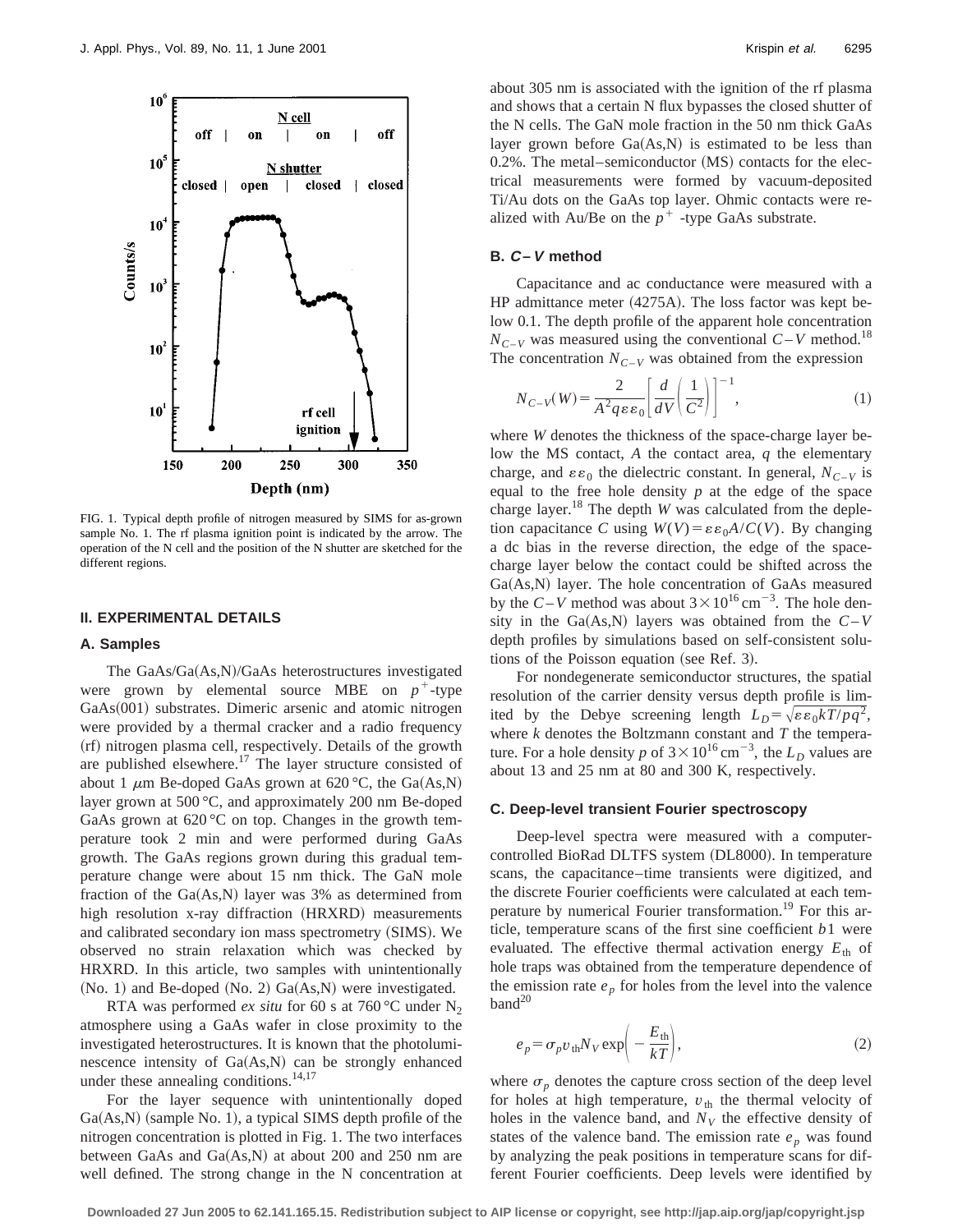

FIG. 2. Typical depth profiles of the apparent hole concentration  $N_{C-V}$  for as-grown and annealed GaAs/Ga(As,N)/GaAs structures. The plots were measured at 300 K and 1 MHz for the GaAs/Ga(As,N)/GaAs structure with undoped  $Ga(As,N)$  (sample No. 1). The dashed line indicates constant doping level of  $3 \times 10^{16}$  cm<sup>-3</sup> in the entire heterostructure. The positions of the two heterointerfaces are marked by arrows.

plotting  $\log(e_p/T^{-2})$  vs 1/*T*. On the basis of these Arrhenius plots, a comparison was made with published data. Note that the energy  $E_{\text{th}}$  is the sum of the true deep-level energy  $E_t$ and the activation energy  $E_{\sigma}$  for the capture process if the capture process is also thermally activated.

The deep-level concentration  $N_t$  was determined from the DLTFS peak height  $\Delta C_m/C$  according to the full correction given in Ref. 21:

$$
\frac{\Delta C_m}{C} = \frac{N_t}{2p} \frac{(W_R - \lambda)^2 - (W_P - \lambda)^2}{W_R^2},\tag{3}
$$

where  $W_R$  and  $W_P$  denote the thicknesses of the depletion layer at the quiescent reverse bias and at the pulse voltage, respectively, and

$$
\lambda = \sqrt{\frac{2\varepsilon\varepsilon_0(E_F - E_t)}{q^2 p}}.\tag{4}
$$

The point  $(W - \lambda)$  below the MS contact indicates the position where the Fermi level  $E_V + E_F$  crosses the deep level  $E_V + E_t$ . The deep-level response therefore originates from a depth around  $[(W_R+W_P)/2-\lambda]$ . In order to fully evaluate corrected concentration versus depth profiles for a certain hole trap,  $W_R$ ,  $W_P$ , and  $\lambda$  were determined at the temperature of the related DLTFS peak.

### **III. RESULTS AND DISCUSSION**

#### **A. Depth profiles of the apparent carrier density**

Typical depth profiles of the apparent hole density  $N_{C-V}$ are depicted in Fig. 2. For as-grown heterostructures, the carrier depletion in the  $Ga(As,N)$  layer and the two peaks above 300 nm are characteristic. A remarkably large number of donor-like defects apparently occurs in as-grown Ga $(As,N)$ . The nodes found at 310 and 370 nm are not related to real variations of the bulk hole density, but are due to capacitance contributions of interfacial deep states. $3$  When the Fermi level crosses an interfacial level at sufficiently high reverse biases, captured holes are released and give rise



FIG. 3. Deep-level spectra (Fourier coefficient *b*1, 100 ms pulse width, 1 s period) for as-grown GaAs/Ga(As,N)/GaAs structure No. 1. Spectra 1–9, which correspond to increasing quiescent biases, are vertically shifted for clarity. The pulse height was  $0.5$  V. For hole traps HK1–HK5 in Ga $(As,N)$ and GaAs, the temperature positions of the DLTFS peaks are marked by dashed and solid lines, respectively.

to this remarkable carrier enhancement. That part of the depth profile can therefore be employed for a spectroscopy of interface traps (release spectroscopy). In particular, the two nodes in Fig. 2 are due to two levels at about  $E_V$  $+0.16$  and  $+0.32$  eV at the normal interface of GaAs/  $Ga(As,N)/GaAs$  structures.<sup>3</sup>

After annealing, the carrier deficit in the  $Ga(As,N)$  layer is completely removed. Free holes are found, which are mainly due to shallow dopants in the  $Ga(As,N)$  layer. Additional holes originate from both GaAs regions adjacent to the  $Ga(As,N)$  layer, which are weakly depleted. This transfer of holes from GaAs to the higher valence band edge of  $Ga(As,N)$  in conjunction with the smaller band gap of  $Ga(As,N)$  indicates the type-I character of  $GaAs/Ga(As,N)$ interfaces.3 Because the Be concentration in unintentionally doped  $Ga(As,N)$  has been found by SIMS to be lower than  $5 \times 10^{14}$  cm<sup>-3</sup>, the hole density of  $3 \times 10^{16}$  cm<sup>-3</sup> for the annealed sample in Fig.  $2$  is due to other impurities (like carbon) or intrinsic shallow-level defects in the  $Ga(As,N)$  layer.

### **B. Deep-level spectra**

For the as-grown  $GaAs/Ga(As,N)/GaAs$  structure No. 1 studied above, spectra of the first Fourier coefficient *b*1 are shown in Fig. 3 as relative capacitance changes  $\Delta C/C$  versus temperature under various bias conditions. The positive DLTFS signals are attributed to hole traps in *p*-type material.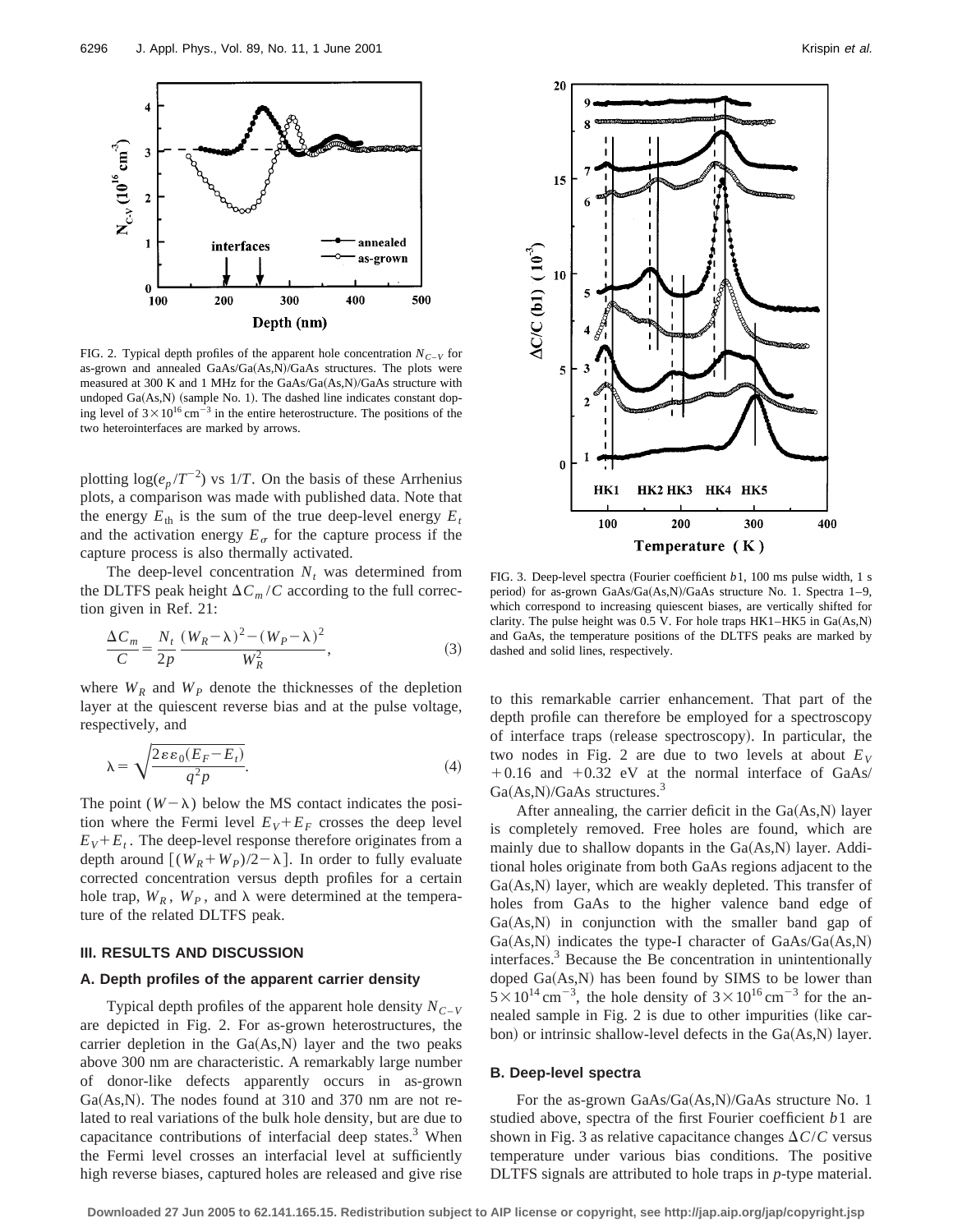TABLE I. Summary of results concerning the deep-level defects in as-grown  $p$ -type GaAs/Ga $(As,N)/GaAs$ heterostructures. DLTFS peak temperature and thermal activation energy are provided for hole traps in GaAs as well as in  $Ga(As, N)$ .

| Deep  | DLTFS peak<br>temperature <sup>a</sup><br>$\mathbf K$ |      | Thermal activation<br>energy $E_{\text{th}}$<br>(eV) |      | <b>Maximal Density</b> | Removal<br>by  |
|-------|-------------------------------------------------------|------|------------------------------------------------------|------|------------------------|----------------|
| level | Ga(As, N)                                             | GaAs | Ga(As, N)                                            | GaAs | close to               | annealing      |
| HK1   | 95                                                    | 105  | 0.16                                                 | 0.18 | Normal interface       | No             |
| HK2   | 158                                                   | 168  | 0.39                                                 | 0.39 | Normal interface       | N <sub>o</sub> |
| HK3   | 190                                                   | 205  | 0.35                                                 | 0.37 | Inverted interface     | Yes            |
| HK4   | 250                                                   | 260  | 0.55                                                 | 0.55 | Inverted interface     | Yes            |
| HK5   | .                                                     | 300  | $\cdots$                                             | 0.69 | GaAs cap surface       | Yes            |

<sup>a</sup>Measured at 1 s period.

For bulk levels, different bias conditions correspond to different depths. An interfacial trap can be observed only at a certain bias when the Fermi level crosses the electronic state at the interface.

The sample investigated exhibits a sequence of distinct peaks labeled HK1–HK5, which are found in all GaAs/  $Ga(As,N)/GaAs$  heterostructures. The associated DLTF responses emerge only under certain bias conditions. Level HK4 is dominant in as-grown sample No. 1. A striking property of the level responses concerns the shift of the respective peak temperatures. For example, the response of hole trap  $HK4$  is observed in the lower bias range (curves 3 and 4) at 260 K. This peak shifts at intermediate bias values towards  $250 K$  (curves 5 and 6) and then back to  $260 K$  at sufficiently high reverse biases (curves 8 and 9). The shift is mainly due to a small change of the thermal activation energy  $E_{th}$ . Such behavior is characteristic for a distinct defect, the electronic level of which changes with composition. For level HK4, the DLTFS peaks at low, intermediate, and high reverse biases in Fig. 3 can be associated with the same defect in the upper GaAs, the  $Ga(As,N)$  and the bottom GaAs layers, respectively. The defects related to levels HK1–HK4 apparently occur in both materials of the heterostructure, but with strong spatial variations of the concentrations. On the contrary, level HK5 is found only at low reverse biases (see curves  $1-3$  in Fig. 3), i.e., exclusively at the GaAs surface of asgrown samples. It disappears completely after annealing.

The DLTFS results are compiled in Table I for all deep levels which have been detected in the MBE-grown *p*-type  $GaAs/Ga(As, N)/GaAs$  heterostructures.

# **C. Depth profiles of deep-level concentrations**

### **1. Hole trap HK1**

Typical concentration versus depth profiles for hole trap HK1 in as-grown and annealed  $GaAs/Ga(As, N)/GaAs$  structures are depicted in Figs.  $4(a)$  and  $4(b)$ , respectively. The distribution of level HK1 is identical for all investigated heterostructures with different thicknesses or hole densities of the embedded  $Ga(As, N)$  layer. The depth profile does not change after annealing. The depth scales in Fig. 4 have been determined by using the thermal activation energy  $E_{th}$  instead of the level energy  $E_t$  (see Sec. II C and Table I). Hole trap HK1 is concentrated near the normal interface at 250 nm. The position of the normal interface measured by the *C*–*V* method at 100 K is in accordance with the SIMS profile in Fig. 1, which was measured on the same sample No. 1. The depth scale in Fig. 4 is further confirmed by the shift of the DLTFS peak temperature from  $95$  (circles) to  $105$  K (dots) at the very position of the normal interface. The use of the thermal activation energy  $E<sub>th</sub>$  instead of the true level energy  $E_t$  is apparently allowed for hole trap HK1, i.e., the hole capture process is not thermally activated.

The energy of level HK1 changes from 0.16 to 0.18 eV by crossing the interface from  $Ga(As, N)$  to  $GaAs$ . It is the same defect which gives rise to the two discrete levels on both sides of the heterojunction. Surprisingly, there is a further shift of the DLTFS peak temperature for trap HK1 from curve 6 to curve 7 in Fig. 3. The lower DLTFS peak temperature, which is characteristic for  $Ga(As, N)$ , is found in the depth profile at about 310 nm [see the square symbol in Fig.  $4(a)$ ]. Within experimental accuracy, this position matches the ignition point of the rf plasma  $(cf. Fig. 1)$ . Although the shutter of the N cell is still closed, the related defect is apparently formed in the bottom GaAs layer when



FIG. 4. Typical concentration vs depth profiles for hole trap HK1 derived from deep-level spectra on (a) the as-grown and (b) annealed heterostructure No. 1. The interface positions are indicated by arrows. The DLTFS peak temperatures of 95 and 98 K for  $Ga(As,N)$  and 105 K for GaAs are marked by circles, square, and dots, respectively. The data are fitted by Gaussian curves. The density of level HK1 at the normal interface is found to be about  $6\times10^{9}$  cm<sup>-2</sup> for the as-grown and annealed samples.

**Downloaded 27 Jun 2005 to 62.141.165.15. Redistribution subject to AIP license or copyright, see http://jap.aip.org/jap/copyright.jsp**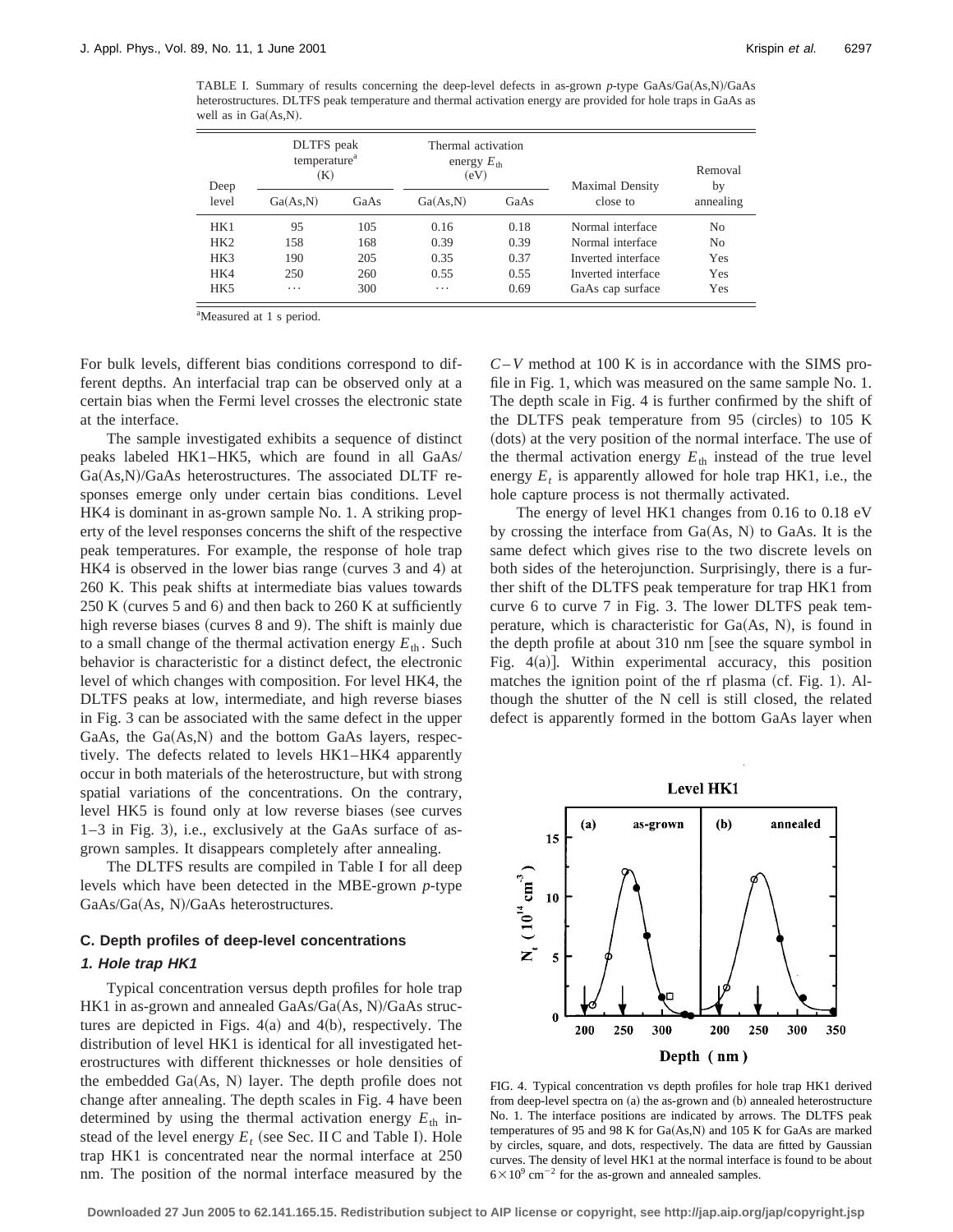

FIG. 5. Concentration vs depth profiles for hole trap HK2 derived from deep-level spectra on (a) the as-grown and (b) annealed heterostructure No. 1. The interface positions are indicated by arrows. The DLTFS peak temperatures of 158 and 160 K for  $Ga(As,N)$  and 168 K for  $GaAs$  are marked in  $(a)$  by circles, square, and dots, respectively. For the annealed sample in  $(b)$ , the exact peak temperatures could not be determined due to the broad and weak response. The data are fitted by Gaussian curves. The density of level HK2 at the normal interface is found to be about  $6\times10^{9}$  cm<sup>-2</sup> for the as-grown and annealed samples.

the plasma source is ignited. Defect HK1, however, does not seem to be linked with nitrogen itself, since the defect concentration decreases inside the  $Ga(As, N)$  layer during growth. The growth of *p*-type GaAs is apparently affected by the rf plasma.

It should be noted that level HK1 around  $E_V + 0.17 \text{ eV}$ , which is observed in this article by the DLTFS technique, has been also found by release spectroscopy.<sup>3</sup> Since peaks in release spectra originate solely from spatially confined electronic states, the predominant interfacial character of level HK1 is hereby confirmed.

### **2. Hole trap HK2**

For as-grown and annealed sample No. 1, concentration versus depth profiles of level HK2 are shown in Figs.  $5(a)$ and  $5(b)$ , respectively. The depth scales have been calculated with  $E_{th}$  determined from the Arrhenius plot (see Table I). The concentration of that hole trap exhibits a maximum at about 250 nm. The DLTFS peak temperature shifts in the as-grown sample from 158 to 168 K for deep-level responses close to 250 nm. This point is identical to the position of the normal interface obtained from the SIMS depth profile in Fig. 1. The total amount of level HK2 is not changed by annealing, but the spatial distribution is broadened around the normal interface, in contrast to trap HK1.

Other properties of levels HK1 and HK2 are very similar. The associated defects accumulate at the  $Ga(As, N)$ -on-GaAs interface. Their activation energies  $E_{\sigma}$  for capturing holes are negligible. The densities of both interfacial states are comparable and found to be about  $6 \times 10^9$  cm<sup>-2</sup>. The two defects cannot be removed by rapid thermal annealing. As for level HK1, a further shift of the DLTFS peak to lower temperature is also detected for hole trap HK2 at about 310



FIG. 6. Concentration vs depth profiles for hole trap HK3 derived from deep-level spectra on (a) the as-grown and (b) annealed heterostructure No. 2. The interface positions are indicated by arrows. The DLTFS peak temperatures of 190 K for  $Ga(As,N)$  and 205 K for GaAs are marked in (a) by circles and dots, respectively. For the annealed sample in (b), the exact peak temperatures could not be determined. The data in (a) are fitted by a Gaussian curve. The total amount of level HK3 in as-grown sample No. 2 is found to be about  $4 \times 10^{10}$  cm<sup>-2</sup>.

nm [see the square symbol in Fig.  $5(a)$ ]. Level HK2 originates apparently also from a defect, which is generated on the growing GaAs surface even when the rf plasma cell is operated with a closed shutter. The defect is, however, not directly related to the incorporation of nitrogen into GaAs, because the trap density decreases inside the  $Ga(As, N)$ layer.

### **3. Hole trap HK3**

The concentration of hole trap HK3 is comparably low in as-grown heterostructure No. 1 (see Fig. 3). It becomes, however, dominant in other structures investigated. Figures  $6(a)$  and  $6(b)$  display the concentration versus depth profiles for hole trap HK3 in the as-grown and annealed sample No. 2. Whereas a giant peak is observed in the as-grown  $Ga(As,$ N) layer, the level density is strongly reduced in the annealed sample. The depth scales in Fig. 6 have been determined by using the thermal activation energy  $E_{th}$  (see Table I). It is seen from Fig.  $6(a)$  that the transition from the higher to the lower DLTFS peak temperature occurs at about 200 nm, which is the position of the GaAs-on-Ga $(As, N)$  interface.

The use of the thermal activation energy  $E_{th}$  instead of the true level energy  $E_t$  is therefore allowed for hole trap HK3 like for levels HK1 and HK2, i.e., the capture process is practically not thermally activated. The energy of level HK3 changes from about 0.37 to 0.35 eV by crossing the interface from GaAs to Ga $(As, N)$ . It is the same bulk defect which gives rise to the discrete levels on both sides of the heterojunction. Its concentration can reach values of  $1 \times 10^{16}$  cm<sup>-3</sup> in the Ga(As,N) layer.

# **4. Hole trap HK4**

Hole trap HK4 is the other relevant defect level in all the as-grown *p*-type GaAs/Ga(As, N)/GaAs heterostructures in-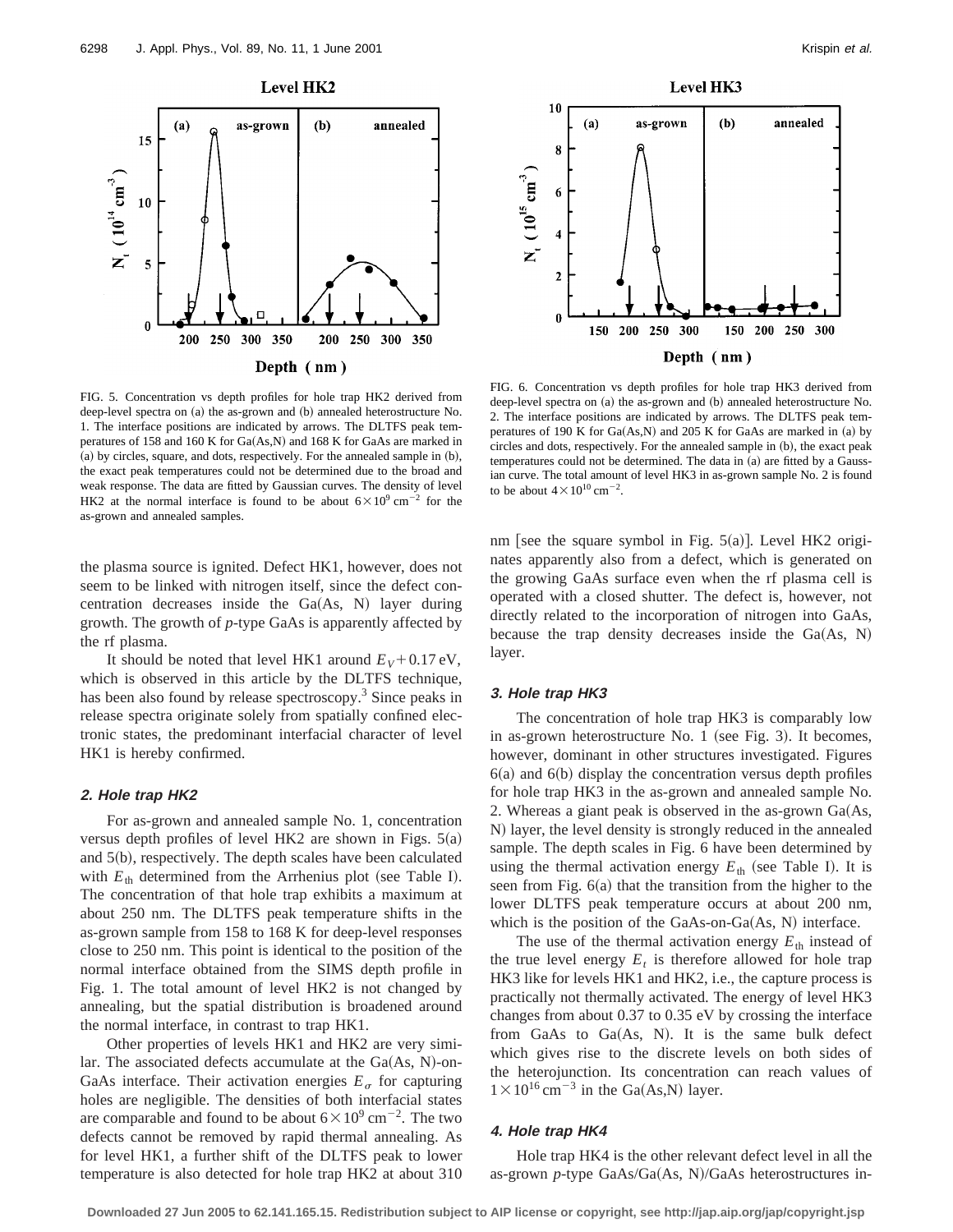

FIG. 7. Typical concentration vs depth profiles for hole trap HK4 derived from deep-level spectra on  $(a)$  the as-grown and  $(b)$  annealed heterostructure No. 1. The data have been evaluated with energy  $E_t$  of 0.45 eV. The interface positions are indicated by arrows. The DLTFS peak temperatures of  $250$  K for Ga $(As,N)$  and  $260$  K for GaAs are marked by circles and dots, respectively. The data in (a) are fitted by a Gaussian curve. The total amount of level HK4 in as-grown sample No. 1 is found to be about 2  $\times 10^{10}$  cm<sup>-2</sup>.

vestigated. Figures  $7(a)$  and  $7(b)$  display typical concentration versus depth profiles for hole trap HK4, measured in the as-grown and annealed heterostructure No. 1, respectively. The depth profile of the as-grown structure in Fig.  $7(a)$ shows in the  $Ga(As, N)$  layer a high trap concentration of about  $4 \times 10^{15}$  cm<sup>-3</sup>. The depth scales in Fig. 7 have been determined by assuming an energy  $E_t$  of 0.45 eV instead of the thermal activation energy  $E_{th}$  of about 0.55 eV obtained from Arrhenius plots. By using this level energy, the DLTFS response at 250 K, which is due to level HK4 in  $Ga(As, N)$ , could be placed between the well-known interface positions at 200 and 250 nm of sample No. 1. We have to assume therefore that the hole capture process at level HK4 is thermally activated with energy  $E_{\sigma}$  of about 0.10 eV.

As for hole trap HK3, the maximum concentration of level HK4 is found close to the GaAs-on-Ga $(As, N)$  interface [see Fig. 7(a)]. The defect density in  $Ga(As, N)$  can be drastically reduced by RTA [see Fig. 7(b)]. The underlying defect reactions seem to be more effective in  $Ga(As, N)$  than in GaAs, since some of the HK4 traps, which moved from  $Ga(As, N)$  into  $GaAs$ , are not completely removed by annealing [see the small peak in Fig. 7(b) around 150 nm].

### **D. Deep-level identification**

In order to identify hole traps HK1, HK2, HK3, HK4, and HK5 in the heterojunctions investigated, their respective thermal emission rates  $e_p$  are compared in Fig. 8 with levels, which are commonly found in  $p$ -type GaAs.<sup>22–26</sup> It should be noted that nitrogen-related defects give rise to electron traps.27 They can be ignored therefore as origins of hole traps.

It is evident from Fig. 8 that levels HK2 and HK5 are identical to well-known hole traps A and B, which are the dominant levels in GaAs grown by liquid phase epitaxy



. FIG. 8. Arrhenius plots for hole traps HK1, HK2, HK3, HK4, and HK5 in the GaAs layers of GaAs/Ga(As,N)/GaAs heterostructures (dots) compared with published data (lines) for the irradiation-induced hole traps,  $H\beta4$  (Ref. 22) and H1 (Ref. 23), the two levels A and B typical of LPE-grown GaAs  $(Ref. 24)$ , the Cu<sub>B</sub> level  $(Ref. 25)$ , and the trap due to Fe in GaAs  $(Refs. 26)$ .

 $(LPE).<sup>24</sup>$  They originate from the Ga<sub>As</sub> antisite defect (Ga atom on an As site),  $24.28$  which is an intrinsic double donor. The levels A and B correspond to the charge state changes  $Ga_{As}^{0/-}$  and  $Ga_{As}^{-/2-}$ , respectively. In contrast to LPE-grown GaAs, where the levels are found as bulk states, hole traps HK2 and HK5 are observed here spatially localized at the MBE-grown Ga $(As, N)$ -on-GaAs interface (see Fig. 5) and at the surface of the GaAs top layer (see curve 1 in Fig. 3), respectively. It is a general phenomenon that  $Ga<sub>As</sub>$  antisite defects are formed during epitaxial GaAs growth near the  $p$ -type surface,<sup>29</sup> because the defect formation energy, which depends strongly on the position of the Fermi level, $30$  becomes smaller at the surface.

The origin of level HK1 is not fully clear yet. This level is usually not present in MBE-grown GaAs. There are only a few papers which report on hole traps with comparable properties.22,23 In Fig. 8, two Arrhenius plots are depicted (lines H1 and H $\beta$ 4), which originate from point defects in the As sublattice formed by particle irradiation.<sup>22,23</sup> It is therefore suggested that level HK1 close to the  $Ga(As, N)$ on-GaAs interface is due to an intrinsic lattice imperfection, which is generated at the GaAs surface when the growth conditions are slightly modified by the rf plasma. The relatively small amount of this defect cannot be annealed out.

The dominant levels, HK3 and HK4, in the lower half of the band gap exhibit properties identical to those of wellknown hole traps in GaAs, which are associated with Cu and Fe atoms on Ga sites, respectively (see Fig. 8).  $25,26,31$  The extrinsic origin of level HK4 is further confirmed, since, in complete agreement with the results of Ref. 26, its capture cross section for holes is found to be thermally activated with energy  $E_{\sigma}$  of about 0.10 eV (see Sec. III C4). It should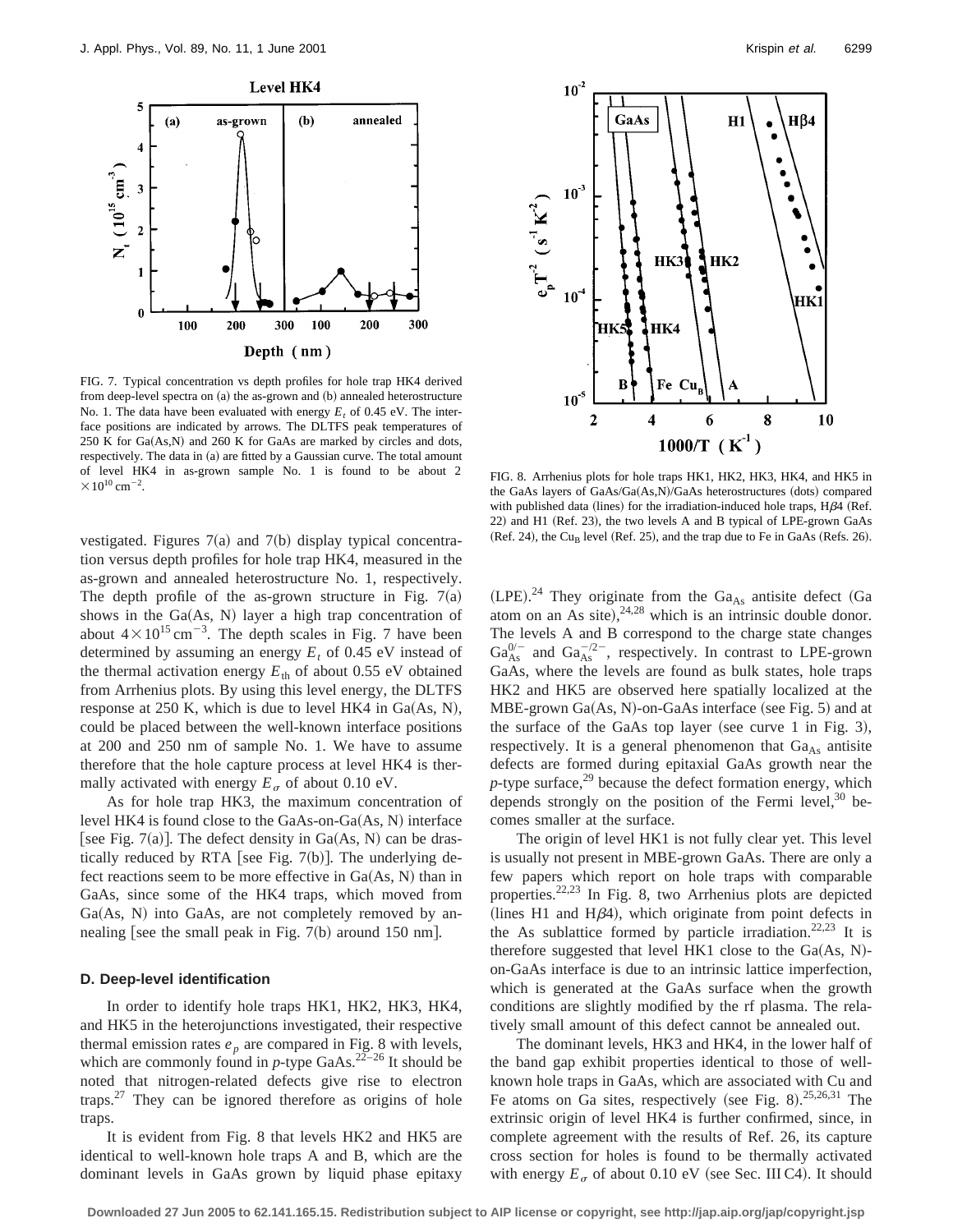TABLE II. Identification of the hole traps in p-type GaAs/Ga(As,N)/GaAs heterojunctions: Correspondence between the HK levels of this study and deep levels in GaAs material known from other publications.

| HK levels<br>in this work   |                                     | Hole traps in GaAs<br>detected elsewhere |                                  |                                   |  |
|-----------------------------|-------------------------------------|------------------------------------------|----------------------------------|-----------------------------------|--|
| Label                       | Label                               | $E_{\text{th}}$ (eV)                     | Process                          | Origin                            |  |
| HK1                         | $H\beta4^a$<br>H1 <sup>b</sup>      | 0.20<br>0.25                             | Irradiation<br>Irradiation       | As sublattice <sup>a,b</sup>      |  |
| HK <sub>2</sub>             | $A^c$<br>H B 5 <sup>e</sup>         | 0.40<br>0.40                             | LPE<br><b>LPE</b>                | $Ga_{As}^{0/- c,d}$               |  |
| HK3                         | $\mathrm{Cu}_{R}^{f}$               | 0.40                                     | Cu diffusiom                     | $CuGa$ defect <sup>e,f</sup>      |  |
|                             | HI A <sup>e</sup><br>$H2^b$         | 0.42<br>0.40                             | Cu diffusion<br>VPE <sup>g</sup> |                                   |  |
| HK4                         | Fe <sup>h</sup><br>HB3 <sup>e</sup> | 0.54<br>0.52                             | Fe diffusion<br>Fe doped         | $FeGa$ defect <sup>h,i</sup>      |  |
|                             | $H3^b$                              | 0.51                                     | VPE <sup>g</sup>                 |                                   |  |
| HK <sub>5</sub>             | $B^c$<br>HB2 <sup>e</sup>           | 0.70<br>0.71                             | LPE<br><b>LPE</b>                | $\rm Ga_{As}^{-/2-}$ $^{\rm c,d}$ |  |
| <sup>a</sup> Reference, 22. |                                     |                                          | <sup>f</sup> Reference 25.       |                                   |  |
| <sup>b</sup> Reference 23.  | <sup>g</sup> Vapor-phase epitaxy.   |                                          |                                  |                                   |  |

| <sup>b</sup> Reference 23. | <sup>g</sup> Vapor-phase epitaxy. |
|----------------------------|-----------------------------------|
| <sup>c</sup> Reference 24. | <sup>h</sup> Reference 26.        |
| <sup>d</sup> Reference 28. | <sup>1</sup> Reference 31.        |
| <sup>e</sup> Reference 32. |                                   |

be noted that optical and thermal energies for the Cu-related level match each other, $25$  i.e., the thermal activation energy for the hole capture process is negligible, in accordance with our findings for hole trap HK3. Both extrinsic defects are commonly not observed in MBE-grown GaAs, nor are they after irradiation.<sup>22</sup> The predominant occurrence of these impurities in  $Ga(As, N)$  is apparently linked with operation of the rf plasma source or the nitrogen purity.

The results concerning the identification of the deeplevel defects in as-grown *p*-type GaAs/Ga(As, N)/GaAs heterostructures are compiled in Table II.

## **IV. CONCLUSIONS**

Intrinsic and extrinsic defects are identified in MBEgrown GaAs/Ga(As, N)/GaAs heterostructures. The intrinsic hole traps, HK1 and HK2, are directly related to the GaAs growth conditions, which are apparently modified by operation of the rf plasma cell. These intrinsic defects, which are generated close to the  $Ga(As, N)$ -on-GaAs interface, are resistant to annealing. Their concentrations at the normal interface are low, being in the  $10^9$  cm<sup>-2</sup> range.

The extrinsic midgap levels, HK3 and HK4, in the Ga(As, N) layer possess hole capture cross sections  $\sigma_n$  of about  $1 \times 10^{-14}$  and  $1 \times 10^{-15}$  cm<sup>2</sup>, respectively. From the expression  $\tau_p = 1/\sigma_p v_{\text{th}} N_t$ , the lifetime  $\tau_p$  for holes can be estimated to be lower than 1 ns in the heterostructures investigated, which is in agreement with measured photoluminescence lifetimes.33,34 The degradation of the optical properties of  $Ga(As, N)$  may be therefore, at least partially, connected with the occurrence of impurity-related defect levels HK3 and HK4 at  $E<sub>v</sub>$  + 0.35 and +0.45 eV, respectively.

The strong carrier deficit observed in all as-grown *p*-type GaAs/Ga(As, N)/GaAs structures is caused by deep donorlike levels. $3$  Since the incorporation of Cu and Fe gives rise to acceptor-like levels, i.e., negatively charged (empty state) and neutral (occupied by a hole), the carrier depletion in  $p$ -type Ga(As, N) cannot be explained by these impurityrelated traps. Furthermore, the measured densities of traps HK3 and HK4 are about one order of magnitude lower than the carrier deficit found in the investigated heterostructures. We therefore believe that deep donor-like levels in the upper half of the band gap must be considered in order to fully understand the degradation of the electronic properties of  $Ga(As, N)$ .

### **ACKNOWLEDGMENTS**

The authors are very grateful for the technical assistance of H. Kostial and E. Wiebicke. The authors are indebted to H. T. Grahn and M. Wassermeier for comments and for careful reading of the manuscript. This research was partially funded by DARPA and ARO through Contract No. DAAG 55-98-1-0437.

- <sup>1</sup>M. Weyers, M. Sato, and H. Ando, Jpn. J. Appl. Phys., Part 2 31, L853  $(1992)$ .
- $^{2}$ M. Weyers and M. Sato, Appl. Phys. Lett.  $62$ , 1396 (1993).
- 3P. Krispin, S. G. Spruytte, J. S. Harris, and K. H. Ploog, J. Appl. Phys. **88**,  $4153 (2000)$
- 4M. Kondow, K. Uomi, A. Niwa, T. Kitatani, S. Watahiki, and Y. Yazawa, Jpn. J. Appl. Phys., Part 1 35, 1273 (1996).
- 5S. Sato, Y. Osawa, and T. Saitoh, Jpn. J. Appl. Phys., Part 1 **36**, 2671  $(1997).$
- <sup>6</sup> H. P. Xin and C. W. Tu, Appl. Phys. Lett. **72**, 2442 (1998).
- 7T. Miyamoto, K. Takeuchi, T. Kageyama, F. Koyama, and K. Iga, Jpn. J. Appl. Phys., Part 1 37, 90 (1998).
- 8M. C. Larson, M. Kondow, T. Kitatani, K. Nakahara, K. Tamura, H. Inoue, and K. Uomi, IEEE Photonics Technol. Lett. **10**, 188 (1998).
- <sup>9</sup>A. Wagner, C. Ellmers, F. Höhnsdorf, J. Koch, C. Agert, S. Leu, M. Hofmann, W. Stolz, and W. W. Rühle, Appl. Phys. Lett. **76**, 271 (2000).
- <sup>10</sup>C. W. Coldren, M. C. Larson, S. G. Spruytte, and J. S. Harris, Electron. Lett. 36, 951 (2000).
- 11S. R. Kurtz, A. A. Allerman, E. D. Jones, J. M. Gee, J. J. Banas, and B. E. Hammons, Appl. Phys. Lett. **74**, 729 (1999).
- <sup>12</sup>S. Francoeur, G. Sivaraman, Y. Qiu, S. Nikishin, and H. Temkin, Appl. Phys. Lett. **72**, 1857 (1998).
- <sup>13</sup>E. V. K. Rao, A. Ougazzaden, Y. Le Bellego, and M. Juhel, Appl. Phys. Lett. **72**, 1409 (1998).
- 14A. Moto, S. Tanaka, N. Ikoma, T. Tanabe, S. Takagishi, M. Takahashi, and T. Katsuyama, Jpn. J. Appl. Phys., Part 1 38, 1015 (1999).
- <sup>15</sup>G. Pozina, I. Ivanov, B. Monemar, J. V. Thordson, and T. G. Andersson, J. Appl. Phys. **84**, 3830 (1998).
- 16T. Prokofyeva, T. Sauncy, M. Seon, M. Holtz, Y. Qiu, S. Nikishin, and H. Temkin, Appl. Phys. Lett. **73**, 1409 (1998).
- <sup>17</sup>S. G. Spruytte, C. W. Coldren, A. F. Marshall, M. C. Larson, and J. S. Harris, Mater. Res. Soc. Symp. Proc. 595, W8.4.1 (2000).
- 18P. Blood and J. W. Orton, *The Electrical Characterization of Semicon*ductors: Majority Carriers and Electron States (Academic, London, 1992).
- <sup>19</sup>S. Weiss and R. Kassing, Solid-State Electron. **31**, 1733 (1988).
- <sup>20</sup> D. V. Lang, J. Appl. Phys. **45**, 3023 (1974).
- <sup>21</sup> J. Bourgoin and M. Lannoo, *Point Defects in Semiconductors II: Experimental Aspects* (Springer, Berlin, 1983), p. 167.
- 22F. D. Auret, S. A. Goodman, W. E. Meyer, R. M. Erasmus, and G. Myburg, Jpn. J. Appl. Phys., Part 2 32, L974 (1993).
- <sup>23</sup>S. Loualiche, A. Nouailhat, G. Guillot, M. Gavand, A. Laugier, and J. C. Bourgoin, J. Appl. Phys. 53, 8691 (1982).
- 24Z.-G. Wang, L.-A. Ledebo, and H. G. Grimmeiss, J. Phys. C **17**, 259
- $^{25}$ N. Kullendorff, L. Jansson, and L.- $\AA$ . Ledebo, J. Appl. Phys. **54**, 3203
- $^{26}$  M. Kleverman, P. Omling, L.- $\AA$ . Ledebo, and H. G. Grimmeiss, J. Appl. Phys. 54, 814 (1983).